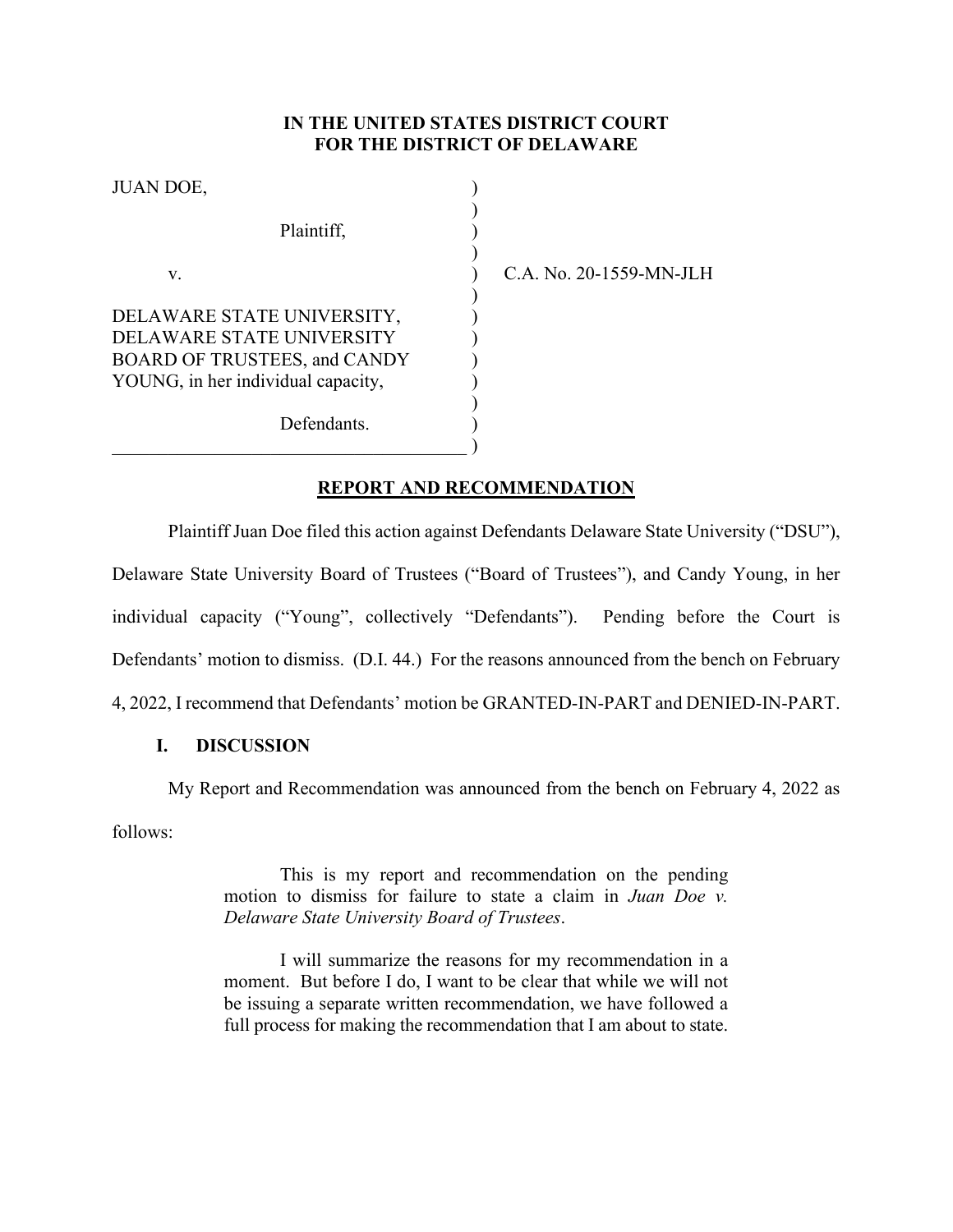I have carefully considered the parties' briefing on the motion,<sup>[1](#page-1-0)</sup> and I heard oral argument today.<sup>[2](#page-1-1)</sup> At the oral argument, Plaintiff's counsel made a number of new arguments and referred to a number of cases not previously presented to the Court. Those arguments and cases were not considered to the extent that they raise issues not presented in the briefing.

For the following reasons, I recommend that Defendants' motion to dismiss be GRANTED-IN-PART and DENIED-IN-PART.

Plaintiff filed his original Complaint on November 20, 2020.[3](#page-1-2) It contained ten counts and named as defendants the Delaware State University Board of Trustees and Candy Young, in her individual capacity.<sup>[4](#page-1-3)</sup>

On November 23, 2020, Plaintiff filed a motion for a temporary restraining order and a preliminary injunction.<sup>[5](#page-1-4)</sup> Judge Noreika denied that motion on May 21, 2021.<sup>[6](#page-1-5)</sup> In the meantime, on March 3, 2021, Defendants filed a motion to dismiss Plaintiff's original Complaint for failure to state a claim.<sup>[7](#page-1-6)</sup> On June 10, 2021, this case, including the pending motion to dismiss, was referred to  $me.^8$  $me.^8$ 

After reviewing the parties' briefing on the motion to dismiss, it appeared to me that the parties were talking past each other regarding which entities could be appropriately named as defendants for certain of Plaintiff's claims. I ordered the parties to "meet and confer to discuss (1) Defendants' position that the Delaware State University Board of Trustees is an inappropriate defendant for Plaintiff's claims that DSU violated Title IX and Title

- <span id="page-1-2"></span> $3$  (D.I. 1.)
- <span id="page-1-3"></span> $^{4}$  (*Id.*)
- <span id="page-1-4"></span> $5$  (D.I. 6.)
- <span id="page-1-5"></span> $<sup>6</sup>$  (D.I. 29.)</sup>
- <span id="page-1-6"></span> $7$  (D.I. 24.)
- <span id="page-1-7"></span> $^{8}$  (D.I. 30.)

<span id="page-1-0"></span><sup>1</sup> (D.I. 25; D.I. 26; D.I. 28; D.I. 43; D.I. 44; D.I. 45.)

<span id="page-1-1"></span> $^{2}$  (Tr. .)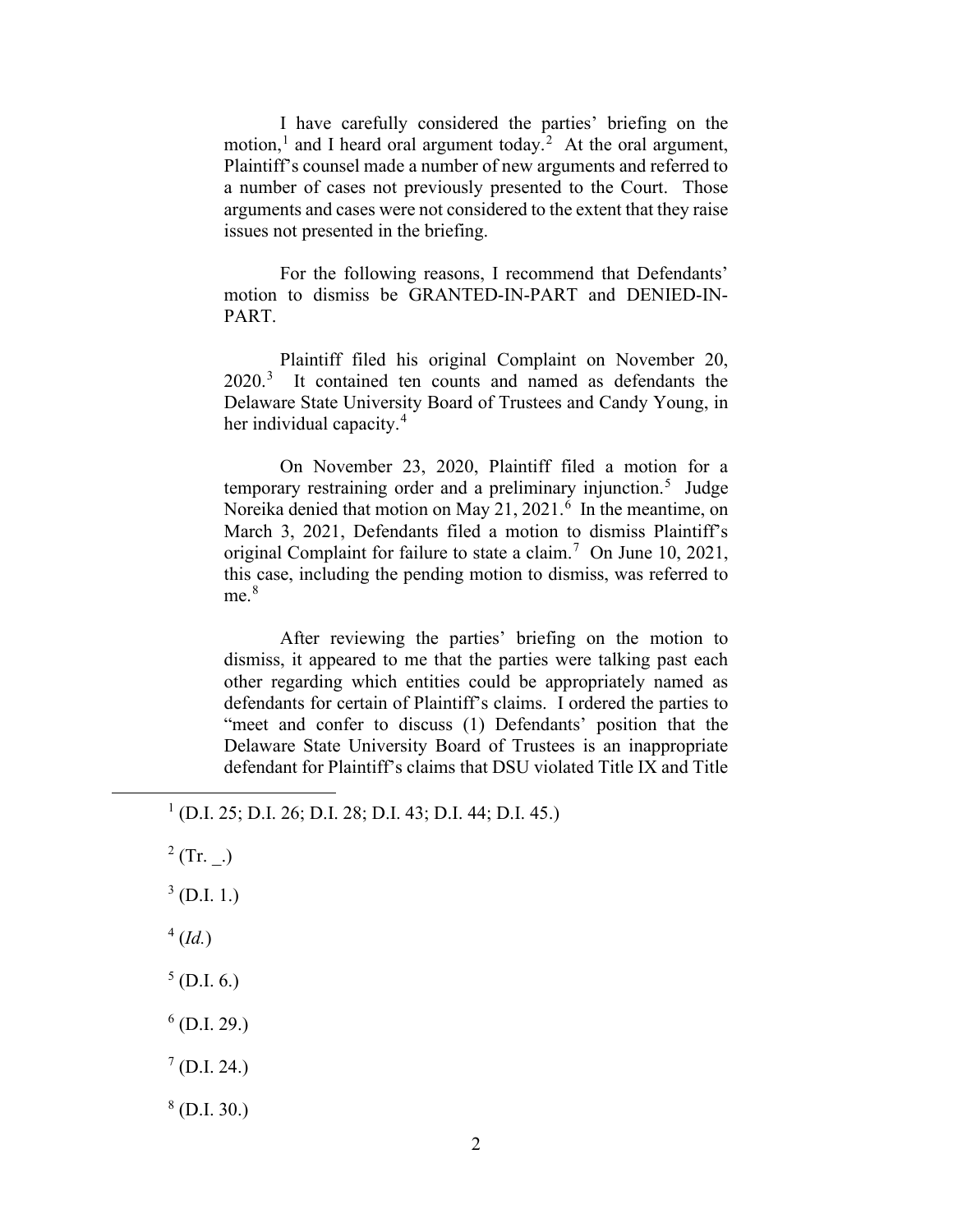VI and breached its contract with Plaintiff and (2) the parties' respective positions on which entity is appropriately named as a defendant to those claims."<sup>[9](#page-2-0)</sup>

I received a joint letter from the parties on January 11, 2022, reporting that they had come to an agreement that the Board of Trustees was not an appropriate defendant for some of the counts.<sup>[10](#page-2-1)</sup> I held a status teleconference on January 13, 2022 to discuss the most appropriate and efficient way to proceed with the case and the pending motion to dismiss in light of the fact that the Complaint needed to be amended.<sup>11</sup>

On January 14, 2022, Plaintiff filed an Amended Complaint, which, among other things, added Delaware State University as a defendant.<sup>[12](#page-2-3)</sup> That same day, I dismissed as moot the motion to dismiss the original Complaint.<sup>[13](#page-2-4)</sup> On January 21, Defendants filed a motion to dismiss the Amended Complaint.<sup>14</sup> The same day, the parties submitted a stipulation agreeing that they would rely on the briefing on the prior motion to dismiss.<sup>[15](#page-2-6)</sup>

For purposes of analyzing the Amended Complaint under Federal Rule of Civil Procedure 12(b)(6) I assume that the following alleged facts are true.

DSU has a policy titled "Policy and Procedures: Equal Opportunity, Harassment and Nondiscrimination" (the "Policy").[16](#page-2-7) The Policy is an exhibit to the Amended Complaint. Among other things, the Policy states that DSU "will not discriminate against any . . . student . . . on the basis of race, . . . sex, . . . ethnicity, national

<span id="page-2-3"></span> $12$  (D.I. 39 ("Amended Complaint" or "AC").)

<span id="page-2-4"></span> $13$  (D.I. 41.)

<span id="page-2-5"></span> $14$  (D.I. 44.)

<span id="page-2-6"></span> $15$  (D.I. 43.)

<span id="page-2-7"></span><sup>16</sup> (AC ¶ 13; D.I. 39-2 (Ex. 1).)

<span id="page-2-0"></span> $^{9}$  (D.I. 33.)

<span id="page-2-1"></span> $10$  (D.I. 36.)

<span id="page-2-2"></span> $11$  (D.I. 37; D.I. 38.)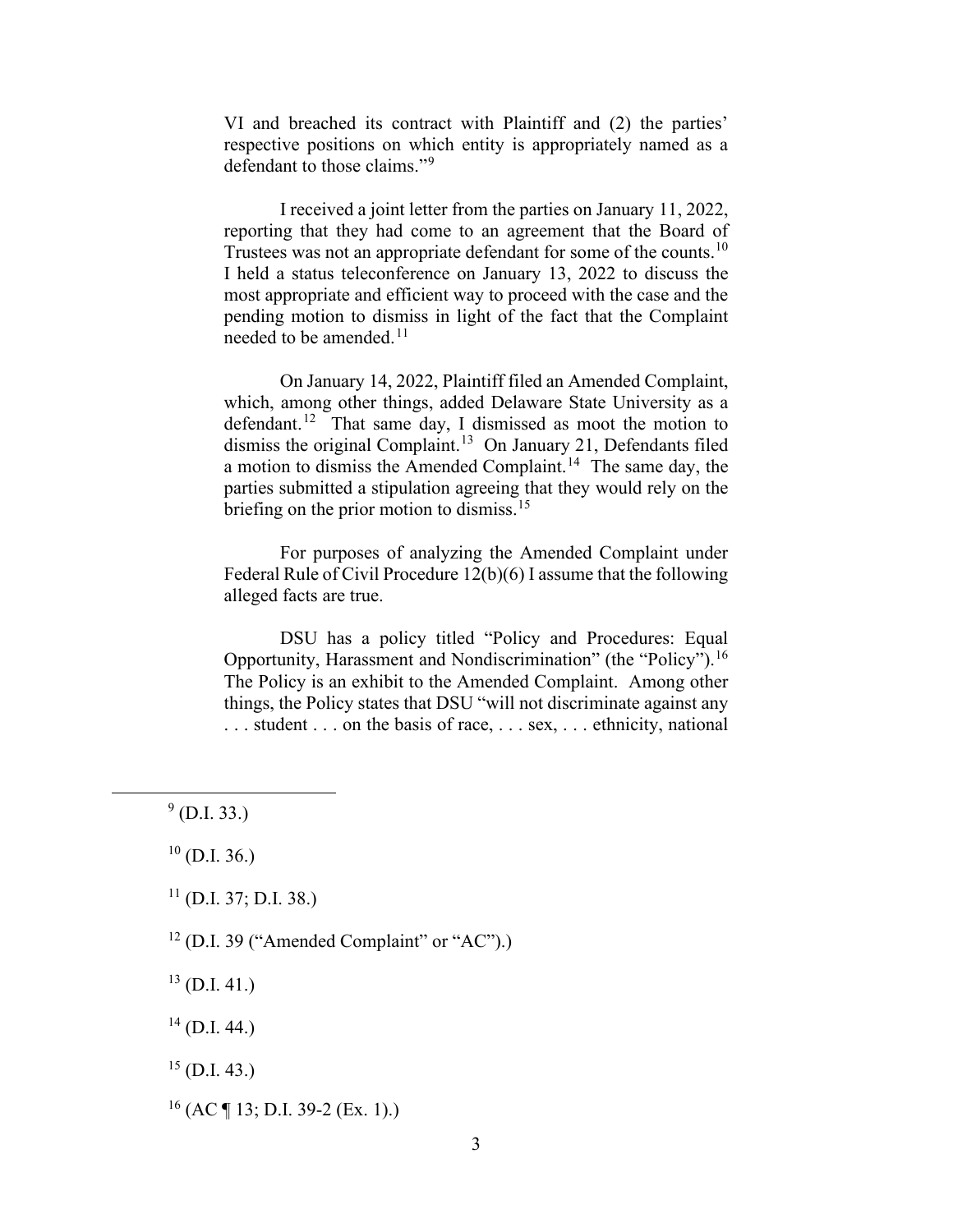origin (including ancestry), . . . or any other protected category under applicable local, state or federal law  $\dots$ ."<sup>[17](#page-3-0)</sup>

The Policy also prohibits DSU students from engaging in sexual misconduct, including non-consensual sexual intercourse.<sup>[18](#page-3-1)</sup> The Policy defines "non-consensual sexual intercourse" as "any sexual penetration or intercourse (anal, oral or vaginal)[,] however slight[,] with any object[,] by a person upon another person[,] that is without consent and/or by force."<sup>[19](#page-3-2)</sup> Consent is defined as "knowing, voluntary and clear permission by word or action, to engage in mutually agreed upon sexual activity."<sup>20</sup>

The Policy goes on to say that "[a] person cannot consent if he or she is unable to understand what is happening or is disoriented, helpless, asleep or unconscious for any reason, including due to alcohol or other drugs."[21](#page-3-4) It further states that "[a]n individual who engages in sexual activity when the individual knows, or should know, that the other person is physically or mentally incapacitated" violates the Policy and that "[i]t is not an excuse that the individual respondent accused of sexual misconduct was him or herself intoxicated and, therefore, did not realize the incapacity of the other."<sup>22</sup>

Any individual who believes that the Policy has been violated can initiate a complaint by contacting DSU's "Title IX Coordinator" or filling out a reporting form.<sup>23</sup> The Policy states that "[t]he Title IX Coordinator will provide written notification of a complaint to any member of the [DSU] community who is accused of an offense of harassment, discrimination or retaliation."[24](#page-3-7) 

- <span id="page-3-3"></span> $20$  (*Id.* at 9.)
- <span id="page-3-4"></span> $^{21}$  (*Id.*)
- <span id="page-3-5"></span> $^{22}$  (*Id.*)
- <span id="page-3-6"></span><sup>23</sup> (*Id.* at 15.)
- <span id="page-3-7"></span><sup>24</sup> (*Id.* at 18.)

<span id="page-3-0"></span> $17$  (AC, Ex. 1 at 3–4.)

<span id="page-3-1"></span> $18$  (*Id.* at 7–10.)

<span id="page-3-2"></span> <sup>19</sup> (*Id.* at 8.)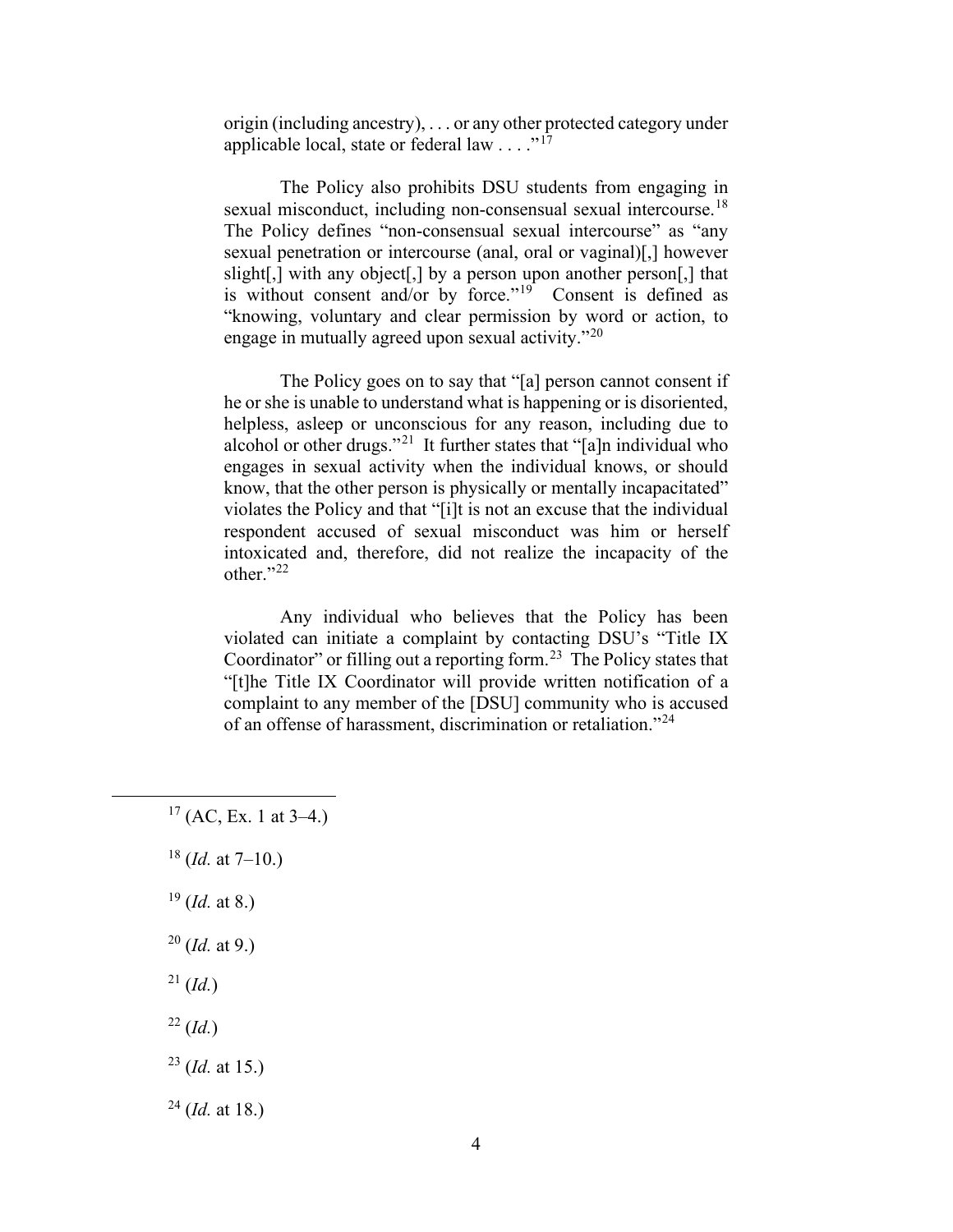If it is determined that a Policy violation may have occurred, the complaint may be investigated.<sup>25</sup> The Policy states that "[a]ll investigations will be thorough, reliable and impartial, and will entail interviews with all relevant parties and witnesses, obtaining available evidence and identifying sources of expert information, if necessary."<sup>26</sup>

According to the Policy, the Title IX Coordinator is supposed to meet with the accused individual and explain the findings of the investigation.<sup>[27](#page-4-2)</sup> If the accused does not admit responsibility for all or part of the allegations, the matter is supposed to proceed to a formal hearing before an Equity Resolution Panel  $("ERP")$ .  $^{28}$  $^{28}$  $^{28}$ 

The Policy states that, at least one week prior to the hearing, the ERP chair will send a letter to the parties containing a description of the alleged violation, the applicable procedures, and a general statement of the potential sanctions.<sup>29</sup> Two days prior to the hearing, the chair is to send the parties the names of any witnesses that DSU intends to call, all pertinent documentary evidence, and all written findings from the investigators.

At the hearing, both the complainant and the accused have the right to an advisor, but the Policy states that the parties are expected to ask and respond to questions on their own behalf.<sup>[30](#page-4-5)</sup> The Policy states that the parties are to be given ample opportunity to present facts and arguments in full and question all present witnesses, but formal cross-examination is not used between the parties.[31](#page-4-6) 

The Policy states that, following the hearing, the ERP will deliberate in a closed session to determine whether the respondent

- <span id="page-4-2"></span><sup>27</sup> (*Id.* at 18.)
- <span id="page-4-3"></span><sup>28</sup> (*Id.* at 14, 18.)
- <span id="page-4-4"></span><sup>29</sup> (*Id.* at 19.)
- <span id="page-4-5"></span> $30$  (*Id.*)
- <span id="page-4-6"></span> $31$  (*Id.* at 20.)

<span id="page-4-0"></span><sup>25</sup> (*Id.* at 16; Tr. 17:20–23.)

<span id="page-4-1"></span> $26$  (AC, Ex. 1 at 16.)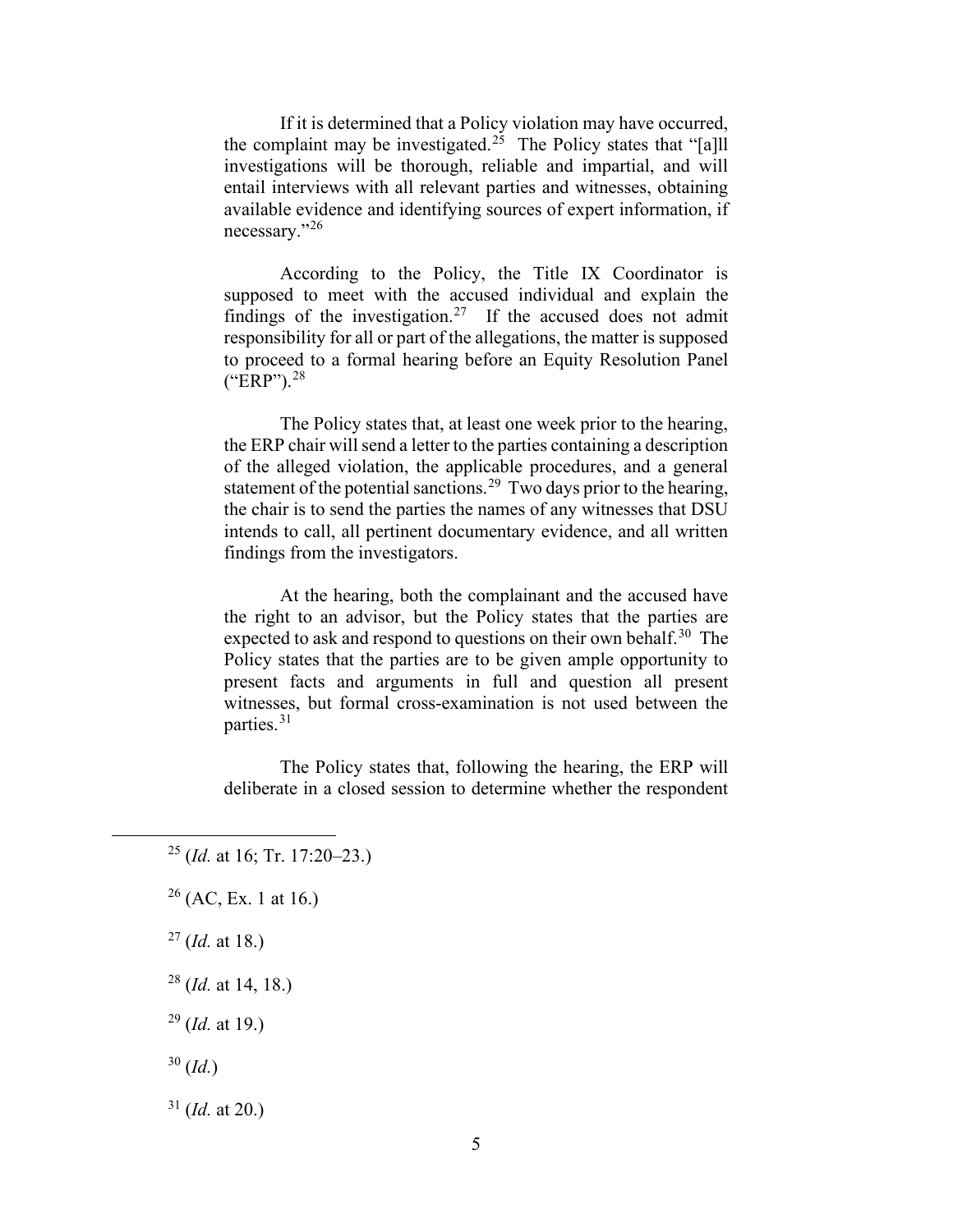is responsible for the alleged violation.<sup>[32](#page-5-0)</sup> The ERP reports their findings and recommended sanctions to the Title IX Coordinator, who then informs the accused individual and the complainant of the decision.[33](#page-5-1) A party dissatisfied with the decision can appeal for limited reasons, including on the basis that there is additional material evidence that was unknown or unavailable during the original hearing or investigation.<sup>34</sup>

According to the Amended Complaint, Plaintiff Juan Doe, a Latino male of Mexican origin, was a full-time student at DSU during the Fall 2019 semester.<sup>[35](#page-5-3)</sup>

The night of November 15, 2019, DSU Police arrested Plaintiff in connection with allegations that he committed a sexual assault against a female student earlier that evening.<sup>[36](#page-5-4)</sup> The Amended Complaint alleges that the police breathalyzer was not working that night so it did not register the fact that Plaintiff was "inebriated."<sup>[37](#page-5-5)</sup>

On November 20, 2019, Plaintiff received an email from Defendant Young, Director of Title IX at DSU, asking Plaintiff to contact her office "concerning an alleged sexual misconduct incident that may have occurred."[38](#page-5-6) 

Plaintiff met with Young that day.[39](#page-5-7) Young told Plaintiff that a Black female student ("Jane") alleged that Plaintiff had

<span id="page-5-1"></span> $33$  (*Id.*)

<span id="page-5-2"></span><sup>34</sup> (*Id.* at 25.)

<span id="page-5-3"></span> $35$  (AC ¶ 3, 11, 17.)

<span id="page-5-4"></span><sup>36</sup> (*Id.* ¶ 20–21.)

<span id="page-5-5"></span><sup>37</sup> (*Id*.)

<span id="page-5-6"></span><sup>38</sup> (*Id.* ¶¶ 32–33, D.I. 39-7 (Ex. 6).)

<span id="page-5-7"></span><sup>39</sup> (*Id.* ¶ 32.)

<span id="page-5-0"></span><sup>32</sup> (*Id.* at 22.)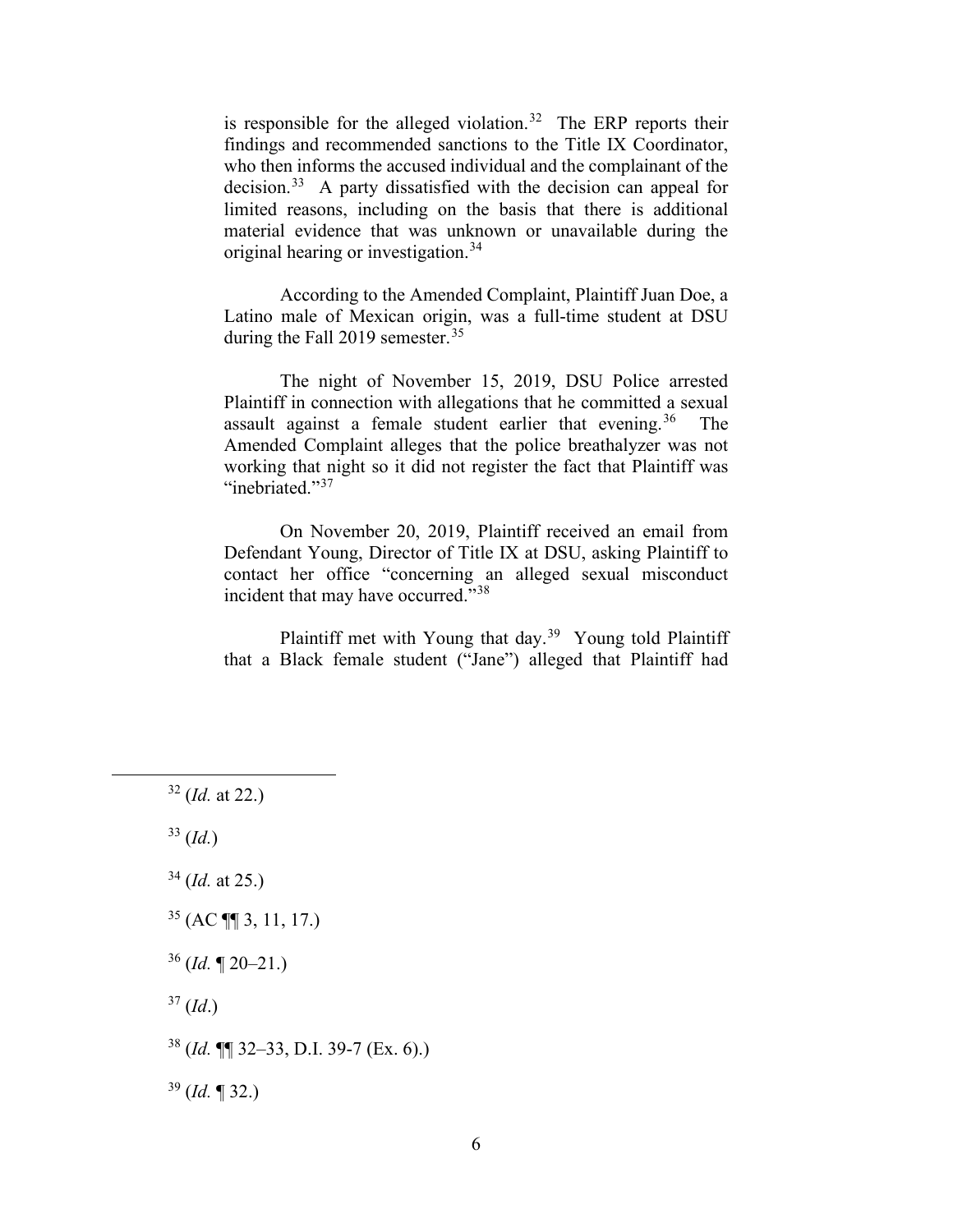sexually assaulted her on the night of November 15.<sup>[40](#page-6-0)</sup> According to the Amended Complaint, Plaintiff told Young that he had not assaulted Jane and that, in fact, Jane "had pursued [Plaintiff], harassed him, gotten him drunk, and pressured him into going to a room alone with her where she proceeded to sexually assault him."<sup>[41](#page-6-1)</sup>

The Amended Complaint alleges that Young investigated Jane's claim that Plaintiff assaulted Jane but failed to investigate Plaintiff's claim that Jane assaulted Plaintiff.

Plaintiff made Young aware of evidence that Jane sent Plaintiff a text message on November 16, hours after the alleged incident, in which Jane suggested that Plaintiff lie to investigators and "tell them that nothing happened."[42](#page-6-2) Young did not include that and other evidence favorable to Plaintiff in the investigative file.<sup>[43](#page-6-3)</sup> Plaintiff also identified for Young "eye-witnesses to the events of November 15 and 16, 2019" that would have supported Plaintiff's story but the investigative file contained no statements from his witnesses.<sup>44</sup>

A hearing on Jane's complaint was held on December 6, 2019, before the ERP. $45$  The panel consisted of three DSU employees.<sup>[46](#page-6-6)</sup> According to the Amended Complaint, Plaintiff "presented the [ERP] with oral notice that Jane Doe had sexually assaulted him and not the other way around."[47](#page-6-7) Plaintiff was unable

- <sup>42</sup> (*Id.* ¶ 38; D.I. 39-5 (Ex. 4).)
- <span id="page-6-3"></span><sup>43</sup> (*Id.* ¶¶ 36–40.)
- <span id="page-6-4"></span><sup>44</sup> (*Id.* ¶¶ 47, 50–51.)

<span id="page-6-5"></span><sup>45</sup> (*Id.* ¶ 55.)

<span id="page-6-6"></span> $46$  (*Id.*)

<span id="page-6-7"></span><sup>47</sup> (*Id.* ¶ 58.)

<span id="page-6-2"></span><span id="page-6-1"></span><span id="page-6-0"></span><sup>40</sup> (*Id.* ¶¶ 32–34.) To avoid confusion, the complainant (referred to in the Amended Complaint as "Jane Doe") will be referred to as "Jane," and Plaintiff Juan Doe will be referred to as "Plaintiff."

 $41$  (*Id.* **¶** 34–35.)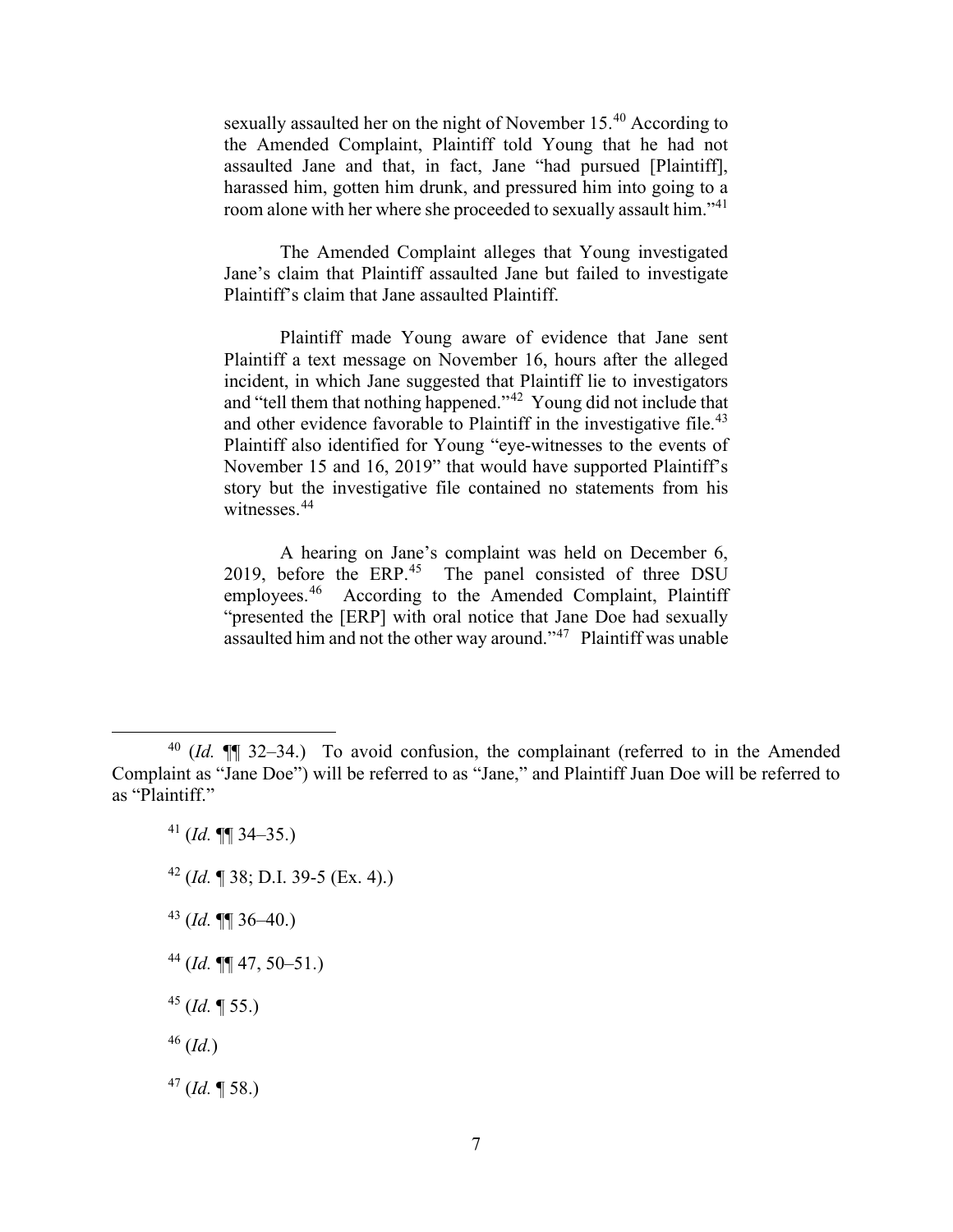to cross-examine Jane at the hearing because she was not in attendance.[48](#page-7-0)

The ERP found that Plaintiff had engaged in sexual misconduct and suspended him from DSU for one year.<sup>49</sup> The ERP did not consider Plaintiff's allegations against Jane at that time.<sup>[50](#page-7-2)</sup> Plaintiff appealed the ERP's decision.<sup>51</sup> Plaintiff's appeal was denied on December 19, 2019.<sup>52</sup>

Plaintiff's Amended Complaint has nine counts, alleging federal and state law claims. Defendants argue that the Amended Complaint should be dismissed for failure to state a claim.

I'm not going to read into the record the standard that applies to assessing motions to dismiss under Federal Rule 12(b)(6). I have a standard that I use in my opinions, for example, in *Truinject Corp. v. Nestle Skin Health, S.H.*, 2020 WL 70981, which I incorporate by reference.[53](#page-7-5)

<span id="page-7-0"></span><sup>48</sup> (*Id.* ¶ 59.)

<span id="page-7-1"></span><sup>49</sup> (*Id.* ¶ 65.)

<span id="page-7-2"></span> $50$  (*Id.*)

 $51$  (*Id.* ¶ 68.)

<sup>52</sup> (*Id.* ¶ 77; D.I. 39-12 (Ex. 11).)

<span id="page-7-5"></span><span id="page-7-4"></span><span id="page-7-3"></span><sup>53</sup> *Truinject Corp. v. Nestle Skin Health, S.A.*, No. 19-592-LPS-JLH, 2020 WL 70981, at \*7 (D. Del. Jan. 7, 2020). A defendant may move to dismiss a complaint under Federal Rule of Civil Procedure 12(b)(6) for failure to state a claim. "To survive a motion to dismiss, a complaint must contain sufficient factual matter, accepted as true, to 'state a claim to relief that is plausible on its face.'" *Ashcroft v. Iqbal*, 556 U.S. 662, 678 (2009) (quoting *Bell Atl. Corp. v. Twombly*, 550 U.S. 544, 570 (2007)). A claim is plausible on its face when the complaint contains "factual content that allows the court to draw the reasonable inference that the defendant is liable for the misconduct alleged." *Id.* (citing *Twombly*, 550 U.S. at 556). A possibility of relief is not enough. *Id.* "Where a complaint pleads facts that are 'merely consistent with' a defendant's liability, it 'stops short of the line between possibility and plausibility of entitlement to relief.'" *Id.* (quoting *Twombly*, 550 U.S. at 557).

In determining the sufficiency of the complaint under the plausibility standard, all "wellpleaded facts" are assumed to be true, but legal conclusions are not. *Id.* at 679. "[W]hen the allegations in a complaint, however true, could not raise a claim of entitlement to relief, this basic deficiency should be exposed at the point of minimum expenditure of time and money by the parties and the court." *Twombly*, 550 U.S. at 558 (internal marks omitted).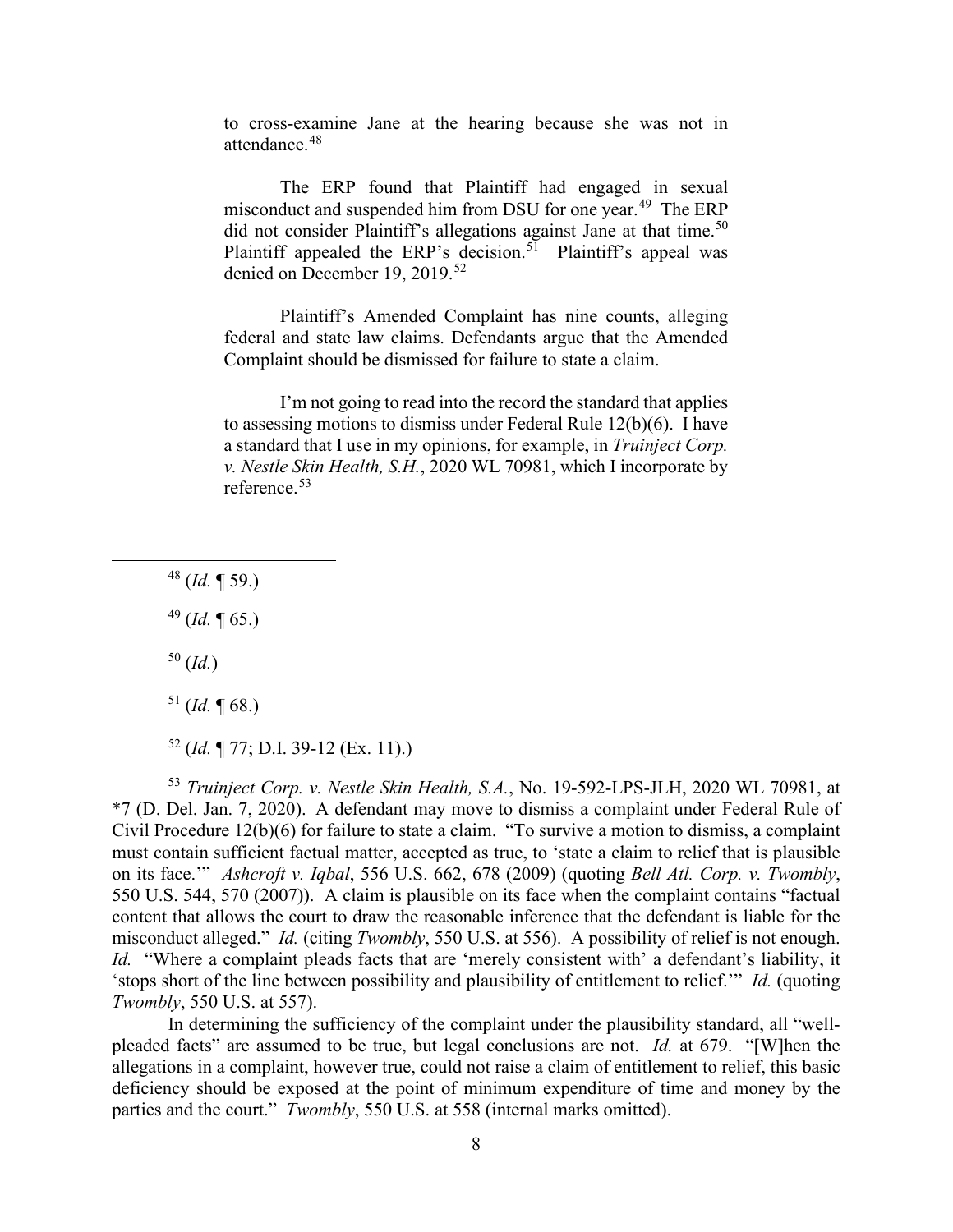# **[Title IX and VI Claims (Counts 1–3)]**

Counts 1, 2, and 3 of the Amended Complaint are claims under Title IX and Title VI against DSU.

Title IX provides that "[n]o person in the United States shall, on the basis of sex, be excluded from participation in, be denied the benefits of, or be subjected to discrimination under any education program or activity receiving Federal financial assistance[.]"[54](#page-8-0)

Counts 1 and 2 set forth different theories underlying Plaintiff's claim that DSU violated Title IX, but the Third Circuit has declined to adopt particular doctrinal tests and instead has adopted a straightforward pleading standard for Title IX violations.<sup>[55](#page-8-1)</sup> To state a claim under Title IX in the Third Circuit, the alleged facts must support a plausible inference that the school discriminated against the plaintiff on the basis of sex.<sup>[56](#page-8-2)</sup>

Title VI provides that "[n]o person in the United States shall, on the ground of race, color, or national origin, be excluded from participation in, be denied the benefits of, or be subjected to discrimination under any program or activity receiving Federal financial assistance."[57](#page-8-3) In order to state a claim for race or national origin discrimination pursuant to Title VI, the alleged facts must support a plausible inference that the school purposely discriminated against the plaintiff on the basis of race.<sup>58</sup>

DSU argues that the Amended Complaint fails to plausibly allege that DSU discriminated against Plaintiff on the basis of his sex or race/national origin. Plaintiff's Answering Brief is hardly a model of clarity, but I agree that Counts 1, 2, and 3 state claims under Title IX and Title VI. The Amended Complaint alleges facts plausibly suggesting that DSU was improperly motivated by sex and/or race/national origin because it investigated Plaintiff for sexual misconduct but chose not to investigate Jane, a female

<span id="page-8-0"></span><sup>54</sup> 20 U.S.C. § 1681(a).

<span id="page-8-1"></span><sup>55</sup> *Doe v. Univ. of Scis.*, 961 F.3d 203, 209 (3d Cir. 2020).

<sup>56</sup> *Id.*

<sup>57</sup> 42 U.S.C. § 2000d.

<span id="page-8-4"></span><span id="page-8-3"></span><span id="page-8-2"></span><sup>58</sup> *S.M. v. Del. Dep't of Educ.*, No. 14-1575-LPS, 2015 WL 1775483, at \*6 (D. Del. Apr. 16, 2015).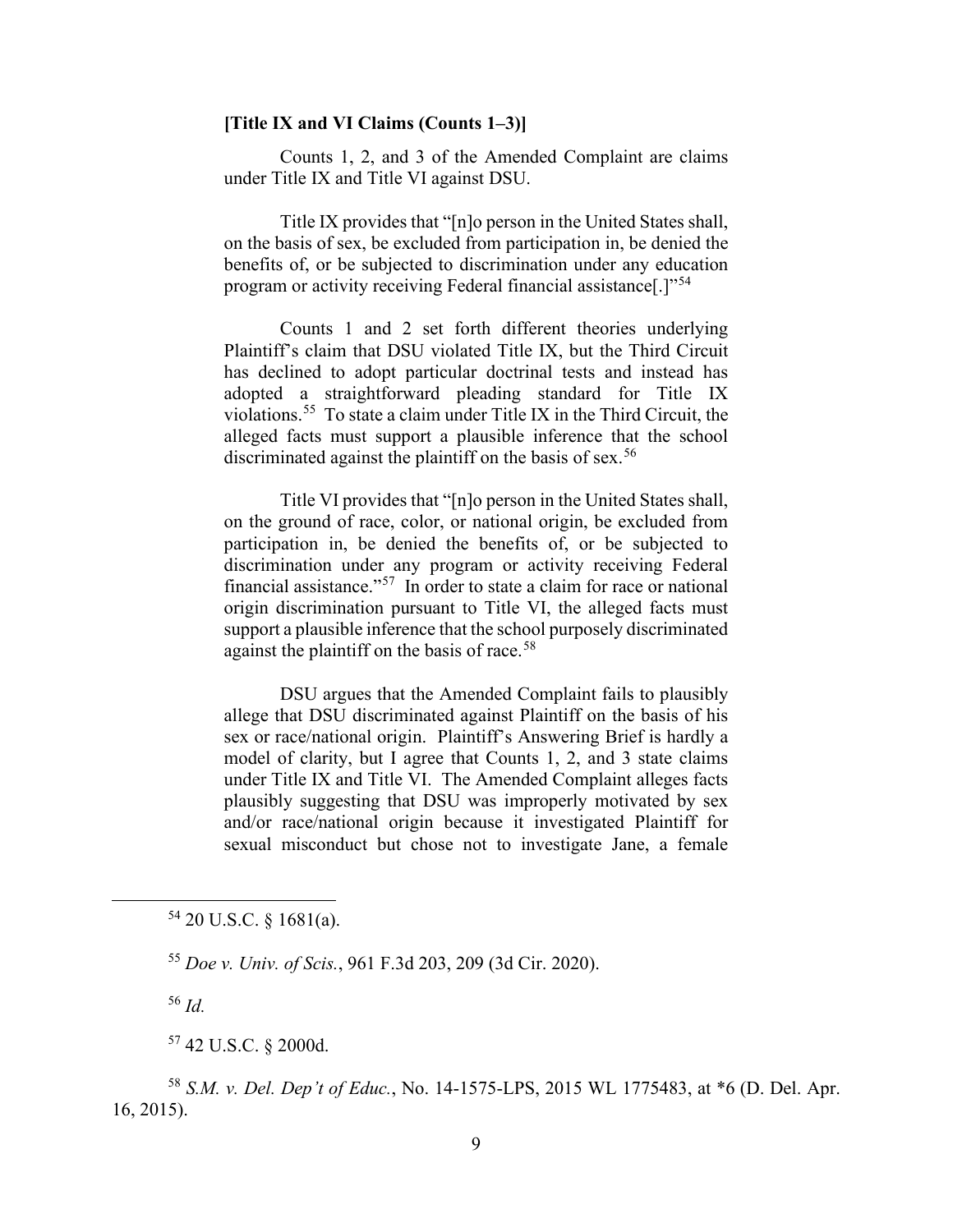student of a different race/national origin, who also allegedly violated the Policy.

The Policy prohibits non-consensual sexual intercourse. It states that a person cannot consent if he or she is rendered disoriented or helpless from alcohol, and the other person cannot use as an excuse that they were themselves intoxicated. The Amended Complaint alleges, among other things, that Plaintiff told DSU's Title IX Coordinator that Jane sexually assaulted him while he was drunk. It further alleges that DSU's Title IX Coordinator failed to investigate Plaintiff's allegation. It also alleges that Plaintiff provided evidence of text messages favorable to Plaintiff but that the Title IX Coordinator failed to include them in the investigative file. And it alleges that, although Plaintiff identified witnesses to support his version of the events, the investigative file compiled by the Title IX Coordinator did not contain any statements from those witnesses, notwithstanding the Policy's promise that all investigations will entail interviews with all relevant witnesses.

When those and the other alleged facts are taken as true and viewed in the light most favorable to Plaintiff, one plausible explanation is that DSU enforced the Policy against Plaintiff and not against Jane because of sex and/or race/national origin bias.<sup>[59](#page-9-0)</sup>

DSU argues that the Amended Complaint contains nothing more than allegations concerning a procedurally flawed disciplinary proceeding. I agree with DSU that a procedurally flawed investigation alone cannot support a Title IX claim, but the Amended Complaint alleges more than that. It alleges that Plaintiff, a Latino male of Mexican origin, and Jane, a Black female, brought similar allegations of sexual misconduct to DSU but that DSU did

<span id="page-9-0"></span><sup>59</sup> *See Univ. of Scis.*, 961 F.3d at 210–11 (reversing district court's dismissal of Title IX claim where male plaintiff alleged that the university (1) "investigated him but chose not to investigate three female students who allegedly violated the [sexual misconduct] Policy" and (2) charged the plaintiff because his accuser was intoxicated when they had sex, but failed to consider whether the accuser should have been charged due to the plaintiff's intoxication); *Schwake v. Arizona Bd. of Regents*, 967 F.3d 940, 951 (9th Cir. 2020); *Abraham v. Thomas Jefferson Univ.*, No. 20-2967, 2021 WL 4132566, at \*6 (E.D. Pa. Sept. 10, 2021) (denying motion to dismiss where the male plaintiff alleged, among other things, that the university completely failed to investigate the plaintiff's report against his female colleague, but considered that same colleague's allegations against him); *Doe v. Amherst Coll.*, 238 F. Supp. 3d 195, 223 (D. Mass. 2017) (finding allegations sufficient to support Title IX claim where college encouraged a female student to file a formal complaint but did not encourage the plaintiff to file a formal complaint or investigate his allegations even though he alleged the same conduct as the female student).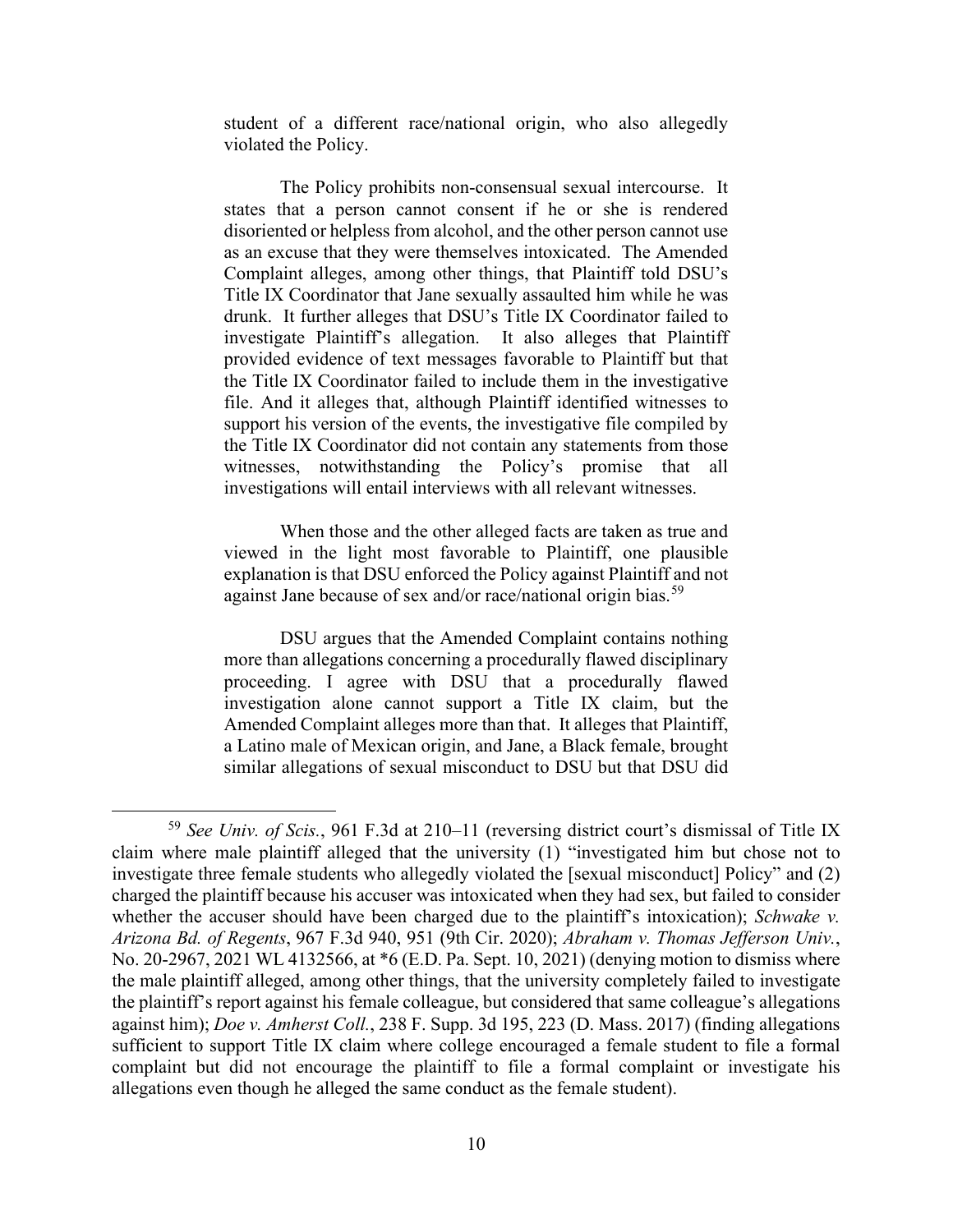not investigate Plaintiff's complaint, and either did not investigate or did not include in the investigative file evidence favorable to Plaintiff. That suggests more than a procedurally flawed investigation; it suggests that DSU may have treated similarly situated individuals differently. Whether Plaintiff will ultimately be able to prove that, I don't know, but he states a claim.

DSU also contends that Plaintiff's factual allegations are not plausible because Plaintiff's story about the events in question has changed. Having thoroughly reviewed the allegations and documents attached to the Amended Complaint, I can't disagree with DSU that the documents attached as exhibits are not entirely supportive of Plaintiff's allegation that he told the Title IX coordinator and the ERP panel that he was assaulted at the time they were investigating and assessing Jane's complaint of sexual assault. Indeed, one inference that might be drawn from the exhibits is that Plaintiff didn't do that and that his story changed over time. But it is not the role of the Court at this stage of the proceedings to weigh the evidence and choose between inferences. $60$ 

If the Amended Complaint contains false allegations of fact, the Court will deal with that in an appropriate way at the appropriate time. But it is not self-evident from the Amended Complaint and the attached exhibits that Plaintiff's allegations are false. They are what they are and, viewed in the light most favorable to Plaintiff, the Amended Complaint states claims under Title IX and Title VI.

Accordingly, I recommend that the Court deny the motion to dismiss with respect to Counts 1, 2, and 3.

#### **[§ 1981 Claim (Count 4)]**

Count 4 is a claim under 42 U.S.C. § 1981 against Defendant DSU and Defendant Young.

Section 1981 provides that "[a]ll persons within the jurisdiction of the United States shall have the same right in every

<span id="page-10-0"></span><sup>60</sup> *See Doe v. Miami Univ.*, 882 F.3d 579, 594 (6th Cir. 2018) ("At the pleading stage, John's allegations need only create the plausible inference of intentional gender discrimination; although alternative non-discriminatory explanations for the defendants' behavior may exist, that possibility does not bar John's access to discovery."). The *Roe v. University of Cincinnati* case cited by Defendants is inapposite because that court was ruling on a motion for a preliminary injunction. No. 18-312, 2018 WL 9944938, at \*7 (S.D. Ohio Aug. 21, 2018).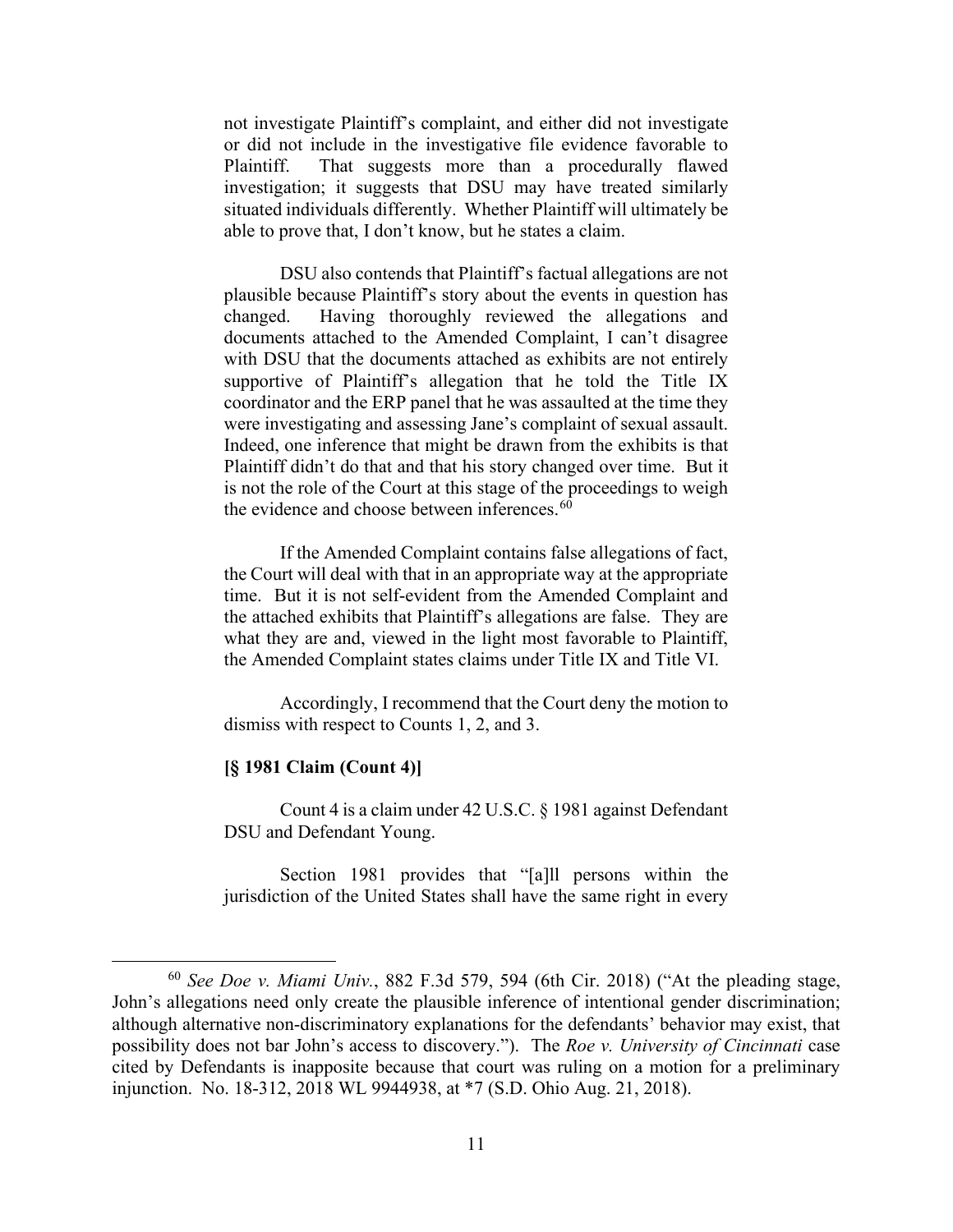State and Territory to make and enforce contracts."<sup>[61](#page-11-0)</sup> However, there is no private right of action under  $\S$  1981 against a state actor.<sup>[62](#page-11-1)</sup>

Plaintiff agreed during the oral argument today that his § 1981 claim against DSU may be dismissed. Moreover, Plaintiff's answering brief acknowledges that Defendant Young is a state actor.[63](#page-11-2) Count 4 should therefore be dismissed.

# **[§ 1983 (Equal Protection) Claim (Count 5)]**

Count 5 is a claim under 42 U.S.C. § 1983, alleging that Defendant Board of Trustees and Defendant Young violated the Equal Protection Clause by discriminating against Plaintiff on the basis of sex and/or race/national origin.

A plaintiff can plead a violation of § 1983 for a denial of equal protection by plausibly alleging that a person acting under color of state law subjected the plaintiff to different treatment than others similarly situated.[64](#page-11-3)

For the same reasons as discussed above with respect to the Title IX and Title VI claims, Plaintiff has plausibly alleged that Young treated him differently than Jane, who was similarly situated, on the basis of sex and race/national origin.

Defendant Young argues that the claim against her in her individual capacity should be dismissed because she has qualified immunity. At the motion to dismiss stage, a government actor is shielded by qualified immunity if (1) the facts alleged show the actor's conduct did not violate a constitutional right, or (2) the right violated was not clearly established in light of the specific context of the case.[65](#page-11-4) A right is "clearly established" for qualified immunity purposes only if "[t]he contours of the right" are "sufficiently clear

<sup>61</sup> 42 U.S.C. § 1981.

<span id="page-11-2"></span><span id="page-11-1"></span><span id="page-11-0"></span><sup>62</sup> *DeMoss v. Del. State Univ.*, No. 16-680-MN, 2018 WL 4955231, at \*4–5 (D. Del. Oct. 12, 2018) (citing *Ford v. Se. Pa. Transp. Auth.*, 374 F. App'x 325, 326 (3d Cir. 2010)); *see also McGovern v. City of Philadelphia*, 554 F.3d 114, 120–21 (3d Cir. 2009).

<sup>63</sup> (*See* D.I. 26 at 5.)

<span id="page-11-3"></span><sup>64</sup> *See Blunt v. Lower Merion Sch. Dist.*, 767 F.3d 247, 273 (3d Cir. 2014).

<span id="page-11-4"></span><sup>65</sup> *Taylor v. Rosa*, 856 F. App'x 376, 378 (3d Cir. 2021).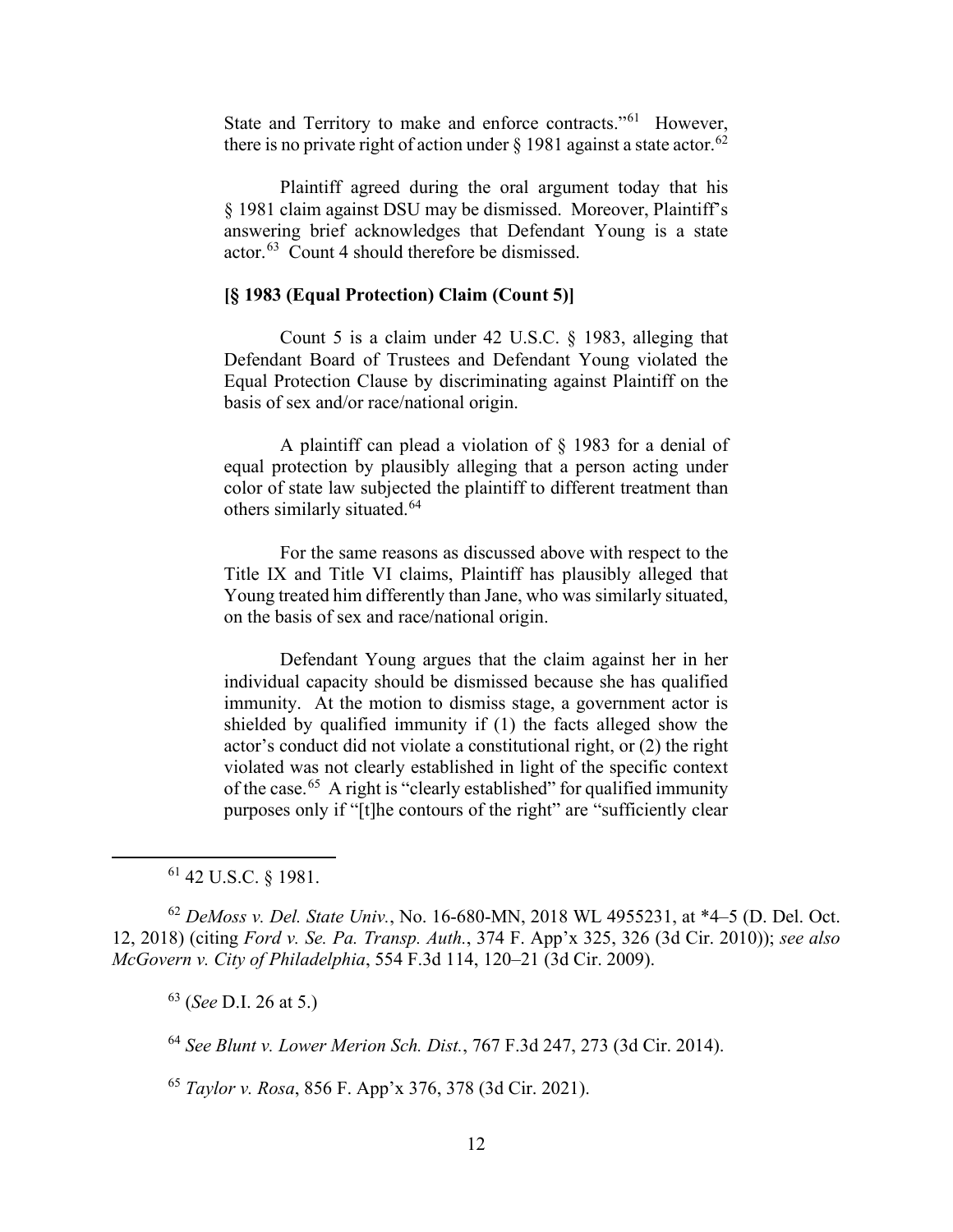that a reasonable official would understand that what he is doing violates that right."<sup>[66](#page-12-0)</sup>

Young is correct that it would be improper to define the constitutional right at issue at too high a level of generality. On the other hand, there is no requirement of a prior [court decision] precisely on point. In this case, Plaintiff contends that Young purposely treated him differently than Jane on the basis of Plaintiff's sex and race/national origin. It cannot be seriously disputed that, at the time of Defendant Young's alleged conduct, the law was sufficiently clear that, in the public education context, students have an equal protection right to be free from purposeful discrimination and selective enforcement of school policies based on their sex and race/national origin. Indeed, well prior to the events of this case, the Equal Protection Clause was interpreted to prohibit any purposeful discrimination directed at an individual by state actors solely because of the individual's membership in a protected class.<sup>[67](#page-12-1)</sup>

That is what the Amended Complaint alleges. Only time will tell whether Plaintiff can prove it. Defendant Young is free to reraise her qualified immunity arguments at the summary judgment stage, when the record is further developed. In the meantime, Count 5 should proceed as to Defendant Young.

Count 5 also names the Board of Trustees. Plaintiff agreed during the oral argument today that his § 1983 claim against the Board of Trustees may be dismissed.

### **[Contract Claim (Count 6)]**

Count 6 is a breach of contract claim against DSU. It alleges that DSU breached its Policy.

To state a claim for breach of contract under Delaware law, the plaintiff must allege the following: first, the existence of the contract, whether express or implied; second, the breach of an

<sup>66</sup> *Anderson v. Creighton*, 483 U.S. 635, 640 (1987).

<span id="page-12-1"></span><span id="page-12-0"></span><sup>67</sup> *See Miami Univ.*, 882 F.3d at 604; *see also Oona R.-S.- by Kate S. v. McCaffrey*, 143 F.3d 473, 476 (9th Cir. 1998) ("[T]he right to be free from intentional gender discrimination by a state actor was clearly established as early as 1988.").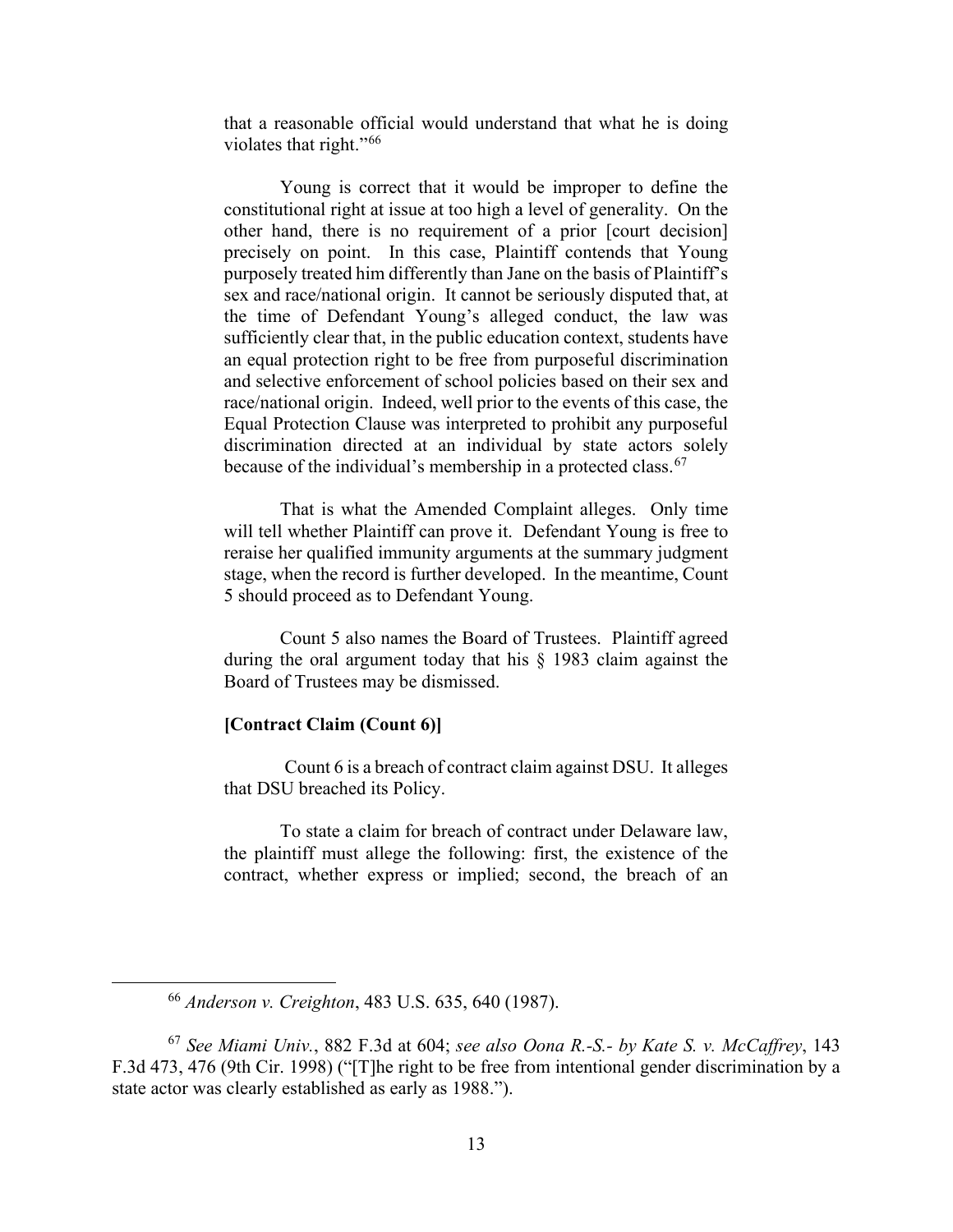obligation imposed by that contract; and third, the resultant damage to the plaintiff. $68$ 

DSU's briefing points out [in a footnote] that "it is *unsettled* under Delaware law whether a student conduct policy at DSU, a public university, could constitute a binding contract with its students."<sup>[69](#page-13-1)</sup> [To the extent DSU contends that its student conduct policy cannot as a matter of law constitute a binding contract, that argument] was not squarely raised; regardless, I recommend rejecting it at this stage of the case. As another judge sitting in this district recently acknowledged, "In Delaware, '[t]he relationship between a student and the university he attends is one of contract."<sup>70</sup> Moreover, "[T]o find the terms of an education contract, Delaware courts have looked to documents like the school's course catalog or student handbook."<sup>[71](#page-13-3)</sup>

DSU next contends that the Amended Complaint fails to adequately identify a specific term or provision of the contract that is alleged to have been breached. I conclude that the Amended Complaint plausibly alleges that DSU breached the Policy. As one example, the Policy states that DSU will not discriminate against students on the basis of race, sex, or national origin. Plaintiff has plausibly alleged that he was discriminated against on the basis of his race/national origin and sex. Accordingly, Count 6 should proceed against DSU.

### **[Negligent Infliction of Emotional Distress Claim (Count 7)]**

Count 7 is a state law negligent infliction of emotional distress claim against DSU.

"There are three elements to the claim of negligent infliction of emotional distress [ ]: (1) negligence causing fright to someone;

 $^{69}$  (D.I. 25 at 15, n.9 (emphasis added).)

<span id="page-13-2"></span><span id="page-13-1"></span><sup>70</sup> *Ninivaggi v. Univ. of Del.*, No. 20-1478-SB, 2021 WL 3709765, at \*2 (D. Del. Aug. 20, 2021) (quoting *Siebold v. Univ. of Del.*, No. 4399, 1975 WL 4178, at \*3 (Del. Ch. Mar. 12, 1975)).

<span id="page-13-3"></span><sup>71</sup> *Id.* (citing *Virgili v. Wesley Coll., Inc.*, No. 711-K, 1981 WL 88268, at \*2 (Del. Ch. Mar. 23, 1981)); *Swanson v. Wesley Coll., Inc.*, 402 A.2d 401, 403 (Del. Super. Ct. 1979).

<span id="page-13-0"></span><sup>68</sup> *Greenstar, LLC v. Heller*, 814 F. Supp. 2d 444, 450 (D. Del. 2011); *VLIW Tech., LLC v. Hewlett-Packard Co.*, 840 A.2d 606, 612 (Del. 2003).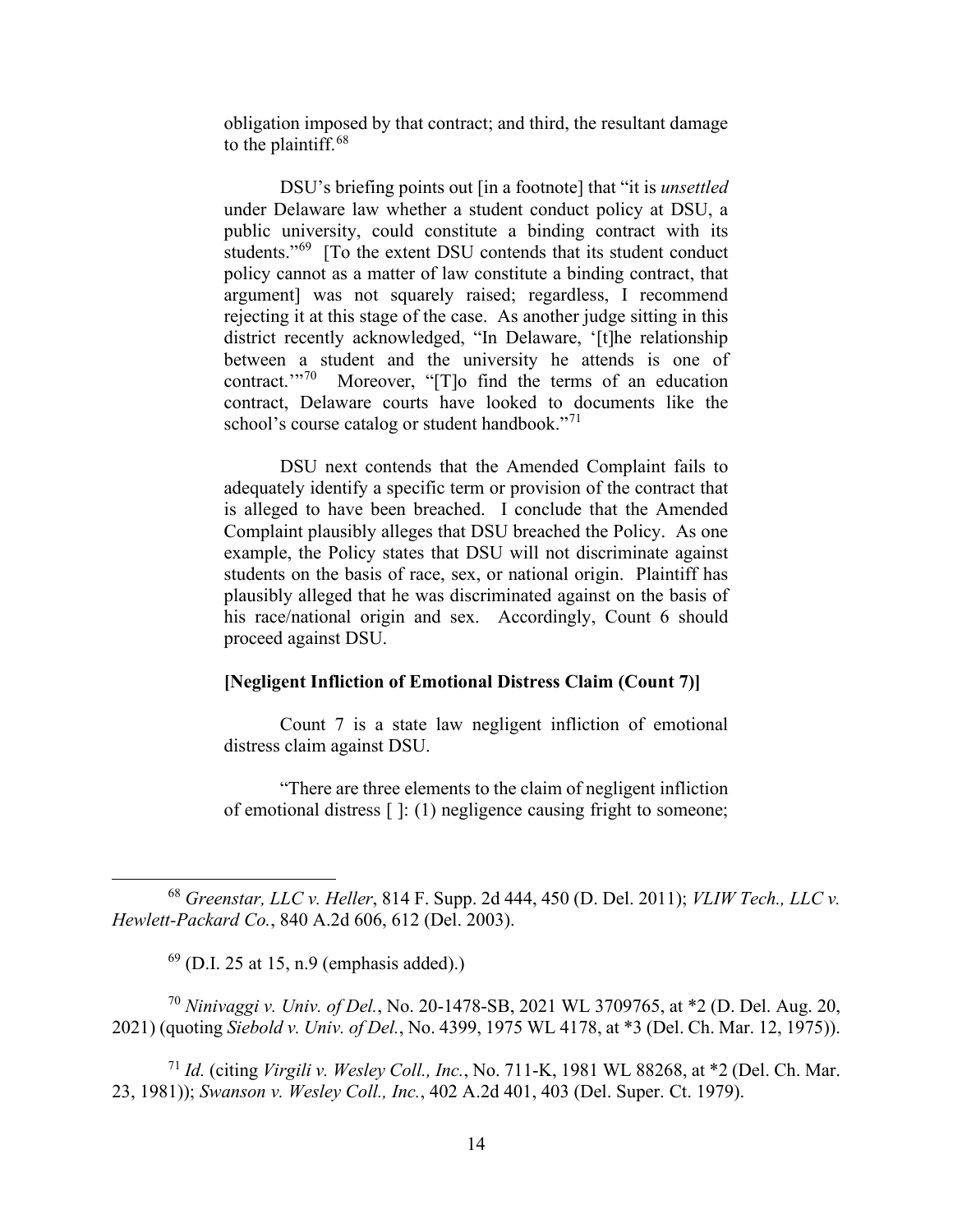(2) that the plaintiff was within the 'zone of danger'; and (3) that the plaintiff suffered physical harm as a result."<sup>72</sup>

This claim should be dismissed for multiple reasons, not the least of which is that the Amended Complaint fails to plead facts plausibly suggesting that DSU breached a tort duty in a way that caused a fright to Plaintiff. Plaintiff's brief devotes one paragraph to this claim, but Plaintiff cites no case law and does not even attempt to explain how the allegations in the Amended Complaint plausibly suggest that the elements of the claim might be met. Count 7 should be dismissed.

# **[Negligent Hiring Claim (Count 8)]**

Count 8 alleges a negligent hiring claim against DSU. Plaintiff says that DSU acted negligently when it hired and retained its police force, its Title IX Coordinator, and the members of the ERP.

An employer may be liable for negligent hiring/retention where it was foreseeable that an employee would engage in tortious behavior. This claim should also be dismissed for multiple reasons. For one thing, the Amended Complaint fails to plausibly allege that any of the alleged wrongful conduct on the part of DSU employees was foreseeable to DSU.

Moreover, the Amended Complaint alleges that the wrongful conduct committed by DSU employees was breach of contract and violation of federal antidiscrimination laws. Plaintiff's claims (if any) that DSU employees breached DSU's contract with Plaintiff lie in contract, not in a tort claim for negligent hiring.<sup>[73](#page-14-1)</sup> Likewise, Plaintiff's claims that DSU employees violated federal anti-discrimination laws do not give rise to a negligent hiring claim.[74](#page-14-2) Plaintiff cites no case law suggesting otherwise.

<span id="page-14-0"></span><sup>72</sup> *Spence v. Cherian*, 135 A.3d 1282, 1289–90 (Del. Super. Ct. 2016) (quoting *Armstrong v. A.I. duPont Hosp. for Child.,* 60 A.3d 414, 423 (Del. Super. Ct. 2012)).

<span id="page-14-1"></span> $73$  "As a general rule under Delaware law, where an action is based entirely on a breach of the terms of a contract between the parties, and not on a violation of an independent duty imposed by law, a plaintiff must sue in contract and not in tort." *Pinkert v. Olivieri*, No. 99-380-SLR, 2001 WL 641737, at \*5 (D. Del. May 24, 2001).

<span id="page-14-2"></span><sup>74</sup> *Williams v. Pa. State Univ.*, No. 20-298, 2020 WL 5291985, at \*9 (M.D. Pa. Sept. 4, 2020) (rejecting plaintiff's argument that "a violation of Title IX's standards constitutes a violation of a duty for negligence purposes" and, accordingly, dismissing negligent hiring/training claims).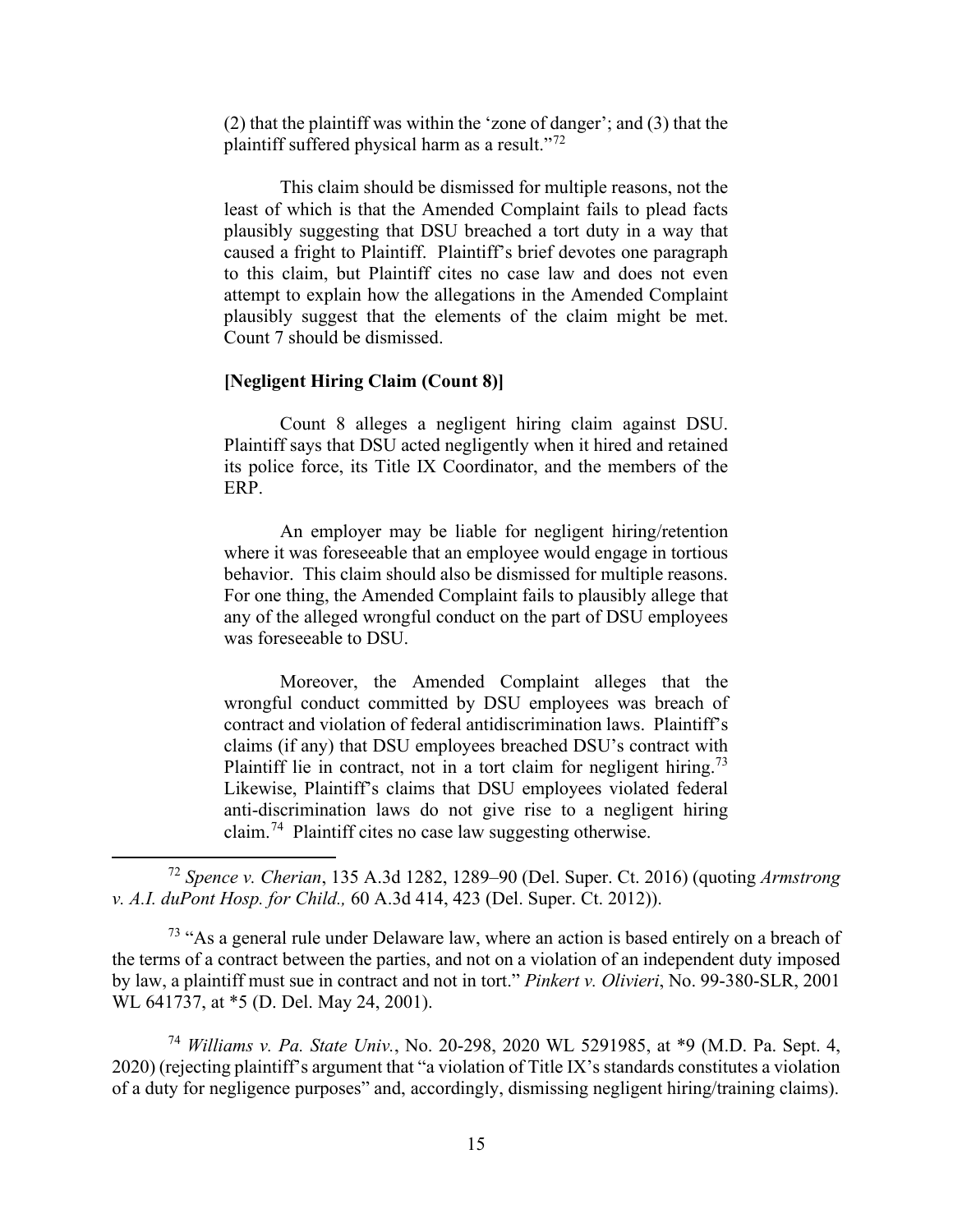At oral argument today, Plaintiff suggested for the first time that the underlying tortious conduct committed by the DSU employees was actually their negligent infliction of emotional distress. Not only is that a new theory not raised in the briefing, that's not what is pleaded in the Amended Complaint. Regardless I reject that argument for the same reason I reject the negligent infliction of emotional distress claim.

Count 8 should be dismissed.

# **[Premises Liability Claim (Count 9)]**

Finally, Count 9 alleges a premises liability claim against DSU. Plaintiff's claim is based on his allegation that Jane sexually assaulted Plaintiff on DSU's campus.

Under Delaware law, a university may be liable to its students for injuries caused by the criminal acts of third persons if the acts were foreseeable and subject to university control.<sup>75</sup>

But the Amended Complaint does not plausibly suggest that DSU's negligence in maintaining or monitoring its premises or in controlling its students contributed to the alleged assault of Plaintiff. Nor does the Amended Complaint suggest that DSU had any reason to suspect that Jane in particular would commit a sexual assault.

Plaintiff appears to contend that the mere foreseeability that sexual assaults will occur on a university campus is, without more, enough to give rise to negligence liability. Plaintiff's briefing cited no case law from Delaware or any other jurisdiction to support that proposition, and I recommend that it be rejected.<sup>[76](#page-15-1)</sup>

At oral argument this morning, Plaintiff cited for the first time the Third Circuit's recent opinion in *Hall v. Millersville University*. [77](#page-15-2) I reviewed that case during the recess. It is inapposite and doesn't inform the Court's consideration of Plaintiff's state law premises liability claim.

<sup>75</sup> *Furek v. Univ. of Del.*, 594 A.2d 506, 521 (Del. 1991).

<span id="page-15-2"></span><span id="page-15-1"></span><span id="page-15-0"></span><sup>76</sup> *See Hernandez v. Baylor Univ.*, 274 F. Supp. 3d 602, 619 (W.D. Tex. 2017) ("Courts across the country have determined . . . that the general foreseeability of sexual assault on campus is insufficient to warrant negligence liability.").

<sup>77</sup> 22 F.4th 397 (3d Cir. 2022)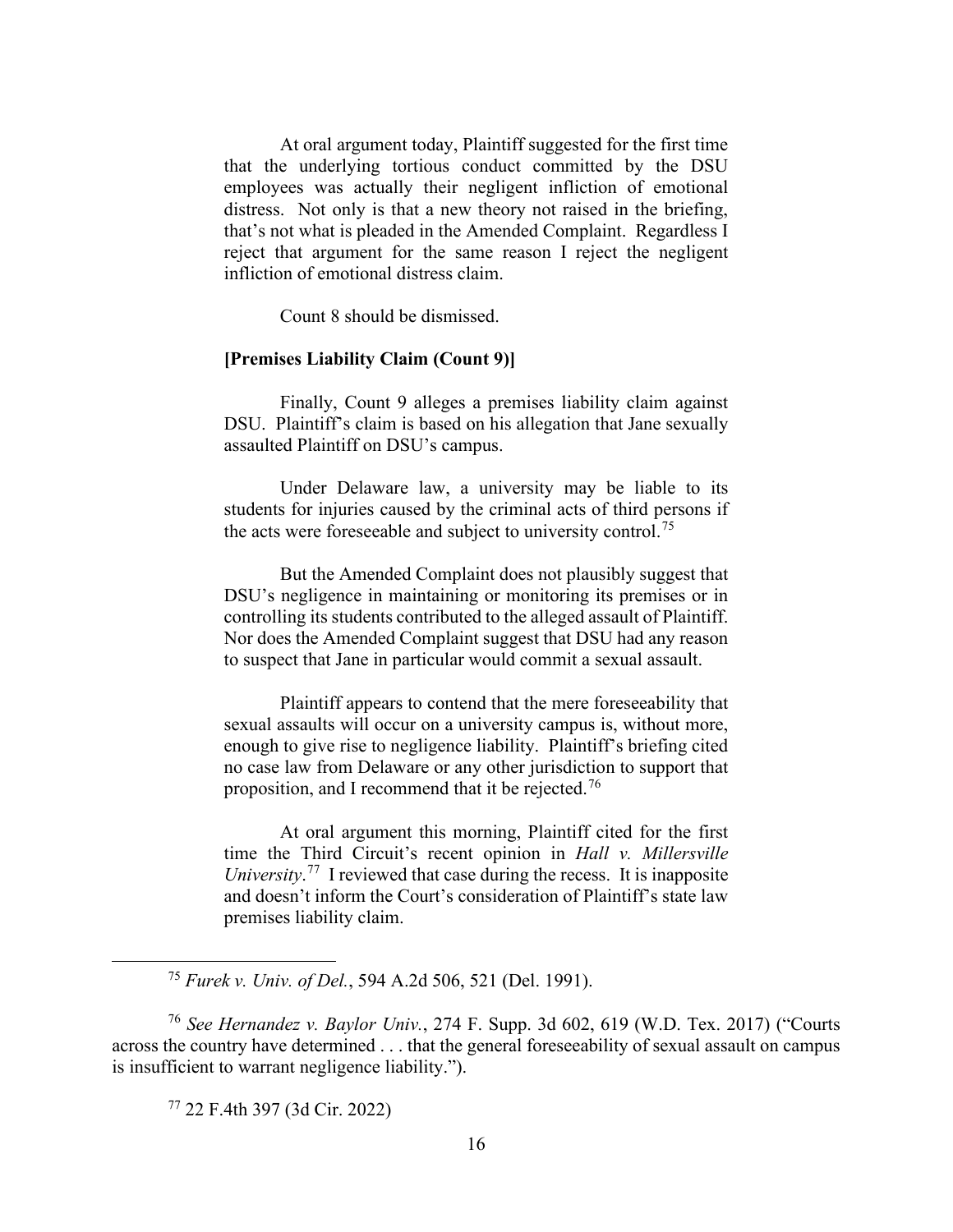I recommend that the Court dismiss Count 9.

# **II. CONCLUSION**

For the reasons set forth above, I recommend that Defendants' motion to dismiss (D.I. 44) be GRANTED-IN-PART and DENIED-IN-PART as follows:

1. The motion to dismiss should be DENIED with respect to Counts 1, 2, 3, and 6. The motion should also be DENIED with respect to Count 5 as to Defendant Young.

2. The motion to dismiss should be GRANTED with respect to Counts 4, 7, 8, and 9. The motion should also be GRANTED with respect to Count 5 as to Defendant Board of Trustees. Those claims should be dismissed without prejudice. I further recommend that Plaintiff be granted leave to amend to address the identified deficiencies within 14 days.

This Report and Recommendation is filed pursuant to 28 U.S.C.  $\S$  636(b)(1)(B),(C), Federal Rule of Civil Procedure 72(b)(1), and District of Delaware Local Rule 72.1. Any objections to the Report and Recommendation shall be filed within fourteen days and limited to ten pages. Any response shall be filed within fourteen days thereafter and limited to ten pages. The failure of a party to object to legal conclusions may result in the loss of the right to *de novo* review in the district court.